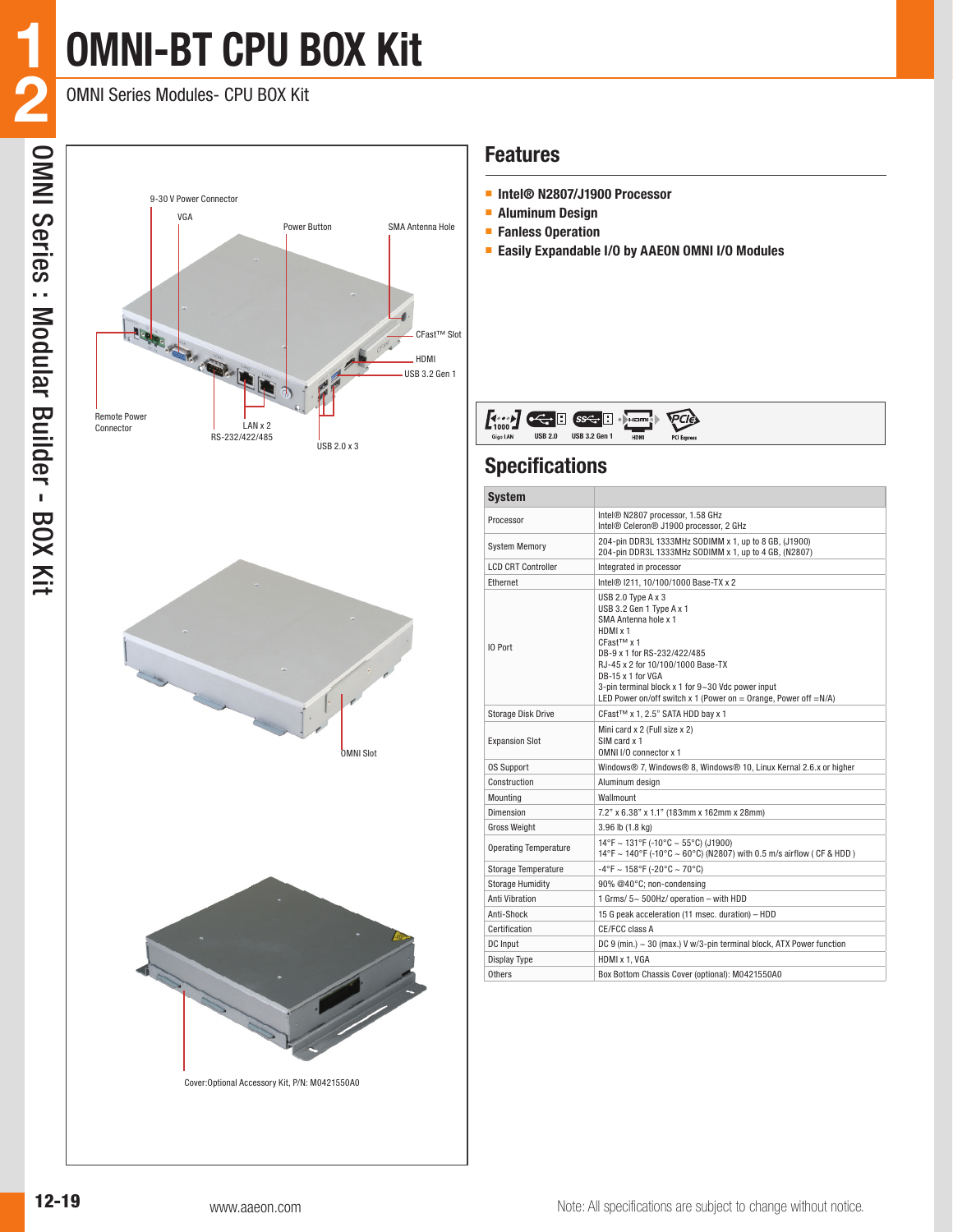# **OMNI-BT CPU BOX Kit**



### **Ordering Information**

| <b>Part Number</b>  | CPU                                              | LAN | <b>USB 3.2</b><br>Gen 1 | <b>USB 2.0</b> | <b>RS-232</b>            | RS-232/422/485 | <b>Storage</b>                              | <b>RAM</b>        | <b>Display</b> | <b>Expansion</b>                      | Power    | <b>Operating Temp.</b>         |
|---------------------|--------------------------------------------------|-----|-------------------------|----------------|--------------------------|----------------|---------------------------------------------|-------------------|----------------|---------------------------------------|----------|--------------------------------|
| 0MNI-BT-KIT-A1-1010 | Intel® Celeron®<br>J1900, 2 GHz                  |     |                         |                | $\overline{\phantom{a}}$ |                | CFast <sup>™</sup> x 1<br>2.5" SATA HDD x 1 | DDR3L, up to 8 GB | VGA x 1        | Mini-Card x 2 (Full Size) OMNI Module | DC 9~30V | -10°C ~ 55°C with airflow      |
|                     | OMNI-BT-KIT-A2-1010   Intel® N2807, 1.58 GHz   2 |     |                         |                | $\overline{\phantom{a}}$ |                | CFast <sup>™</sup> x 1<br>2.5" SATA HDD x 1 | DDR3L, up to 4 GB | VGA x 1        | Mini-Card x 2 (Full Size) OMNI Module | DC 9~30V | -10°C $\sim$ 60°C with airflow |

### **Packing List**

- **• Phoenix Power Connector**
- **• OMNI-BT CPU BOX Kit**

### **Optional Accessories**

- **• AP-OT9789LA1000** LCD monitor Stand 230mm, LA-100
- **• 1702031802** Power Cord (US Type)
- **• 1702031803**
- Power Cord (European Type) **• M0421550A0**
- OMNI BOX Bottom Cover
- **• 170203180E**  Power Cord (Japanese Type)
- **• 1255900849** (TF)Adapter.AC/DC.Input 90V~264V. Output 12V/84W.3p phoenix.FSP.FSP084- DHAN3(9NA0840718)
- **• 1700021500** Remote Switch Cable, 150 cm

## **Wide Temperature DRAM**

- **• 9761215500**
- 2GB Wide Temperature DRAM (-40°C ~ 95°C) **• 9761215501**
- 4GB Wide Temperature DRAM (-40°C ~ 95°C)

# **1 2** OMNI Series: Modular Builder - BOX Kit

- 
- **• 9761215502** 8GB Wide Temperature DRAM (-40°C ~ 95°C)

\*\*Users should select the wide temperature DRAM above and use wide temperature storage devices if the OMNI panel pc is to be operated at over 40°C.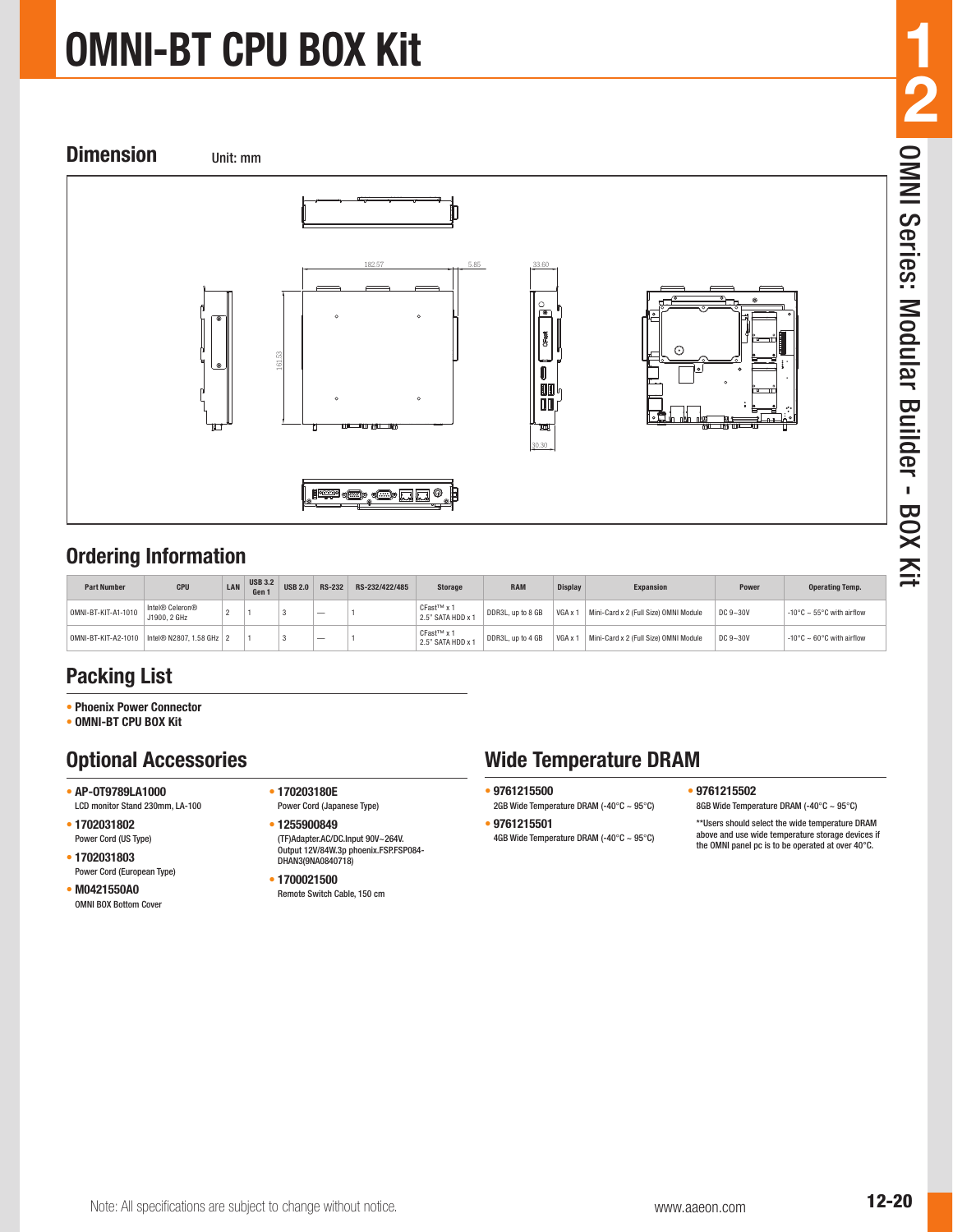# **OMNI-SKU CPU-BOX Kit**

OMNI Series Modules- CPU BOX Kit

**1**





Cover:Optional Accessory Kit, P/N: M0421550A0

### **Features**

- **Intel® Core™ i7-6600U, i5-6300U, i3-6100U, Celeron® 3995 Processor**
- **10/100/1000 Base-TX RJ-45 Port x 1**
- **RS-232/422/485 x 2**
- **USB 3.2 Gen 1 x 4**
- **Aluminum Design**
- **Fanless Operation**
- **DC 9~30V**

### **Specifications**

| <b>System</b>                |                                                                                                                                                                                                                               |
|------------------------------|-------------------------------------------------------------------------------------------------------------------------------------------------------------------------------------------------------------------------------|
| Processor                    | Intel® Core™ i7-6600U, i5-6300U, i3-6100U, Celeron® 3995 Processor                                                                                                                                                            |
| <b>System Memory</b>         | 260-pin DDR4 SODIMM x 1, Max. 16GB                                                                                                                                                                                            |
| <b>LCD CRT Controller</b>    | Integrated in processor                                                                                                                                                                                                       |
| Ethernet                     | Gigabit Ethernet, RJ-45 x 1                                                                                                                                                                                                   |
| IO Port                      | USB Type A x 4 for USB 3.2 Gen 1<br>RJ-45 x1 for GbE LAN<br>DB-9 x 2 for RS-232.<br>DB-9 x 1 for RS-232/422/485<br>Power input connector, Power ON/OFF Switch x 1, antenna hole<br>HDMI x 1<br>3-pin terminal Power input x 1 |
| <b>Storage Disk Drive</b>    | 2.5" SATA HDD bay x 1                                                                                                                                                                                                         |
| <b>Expansion Slot</b>        | Full size mini card x 1<br>SIM card x 1<br>OMNI I/O connector x 1                                                                                                                                                             |
| <b>OS Support</b>            | Windows® 10 (64-bit), Linux kernal 2.6.3 or above                                                                                                                                                                             |
| Construction                 | Aluminum design                                                                                                                                                                                                               |
| Mounting                     | Wallmount (with optional Bottom cover: M0421550A0) / with OMNI-Panel Kits                                                                                                                                                     |
| Dimension                    | 7.2" x 6.38" x 1.77" (183mm x 162mm x 45mm)                                                                                                                                                                                   |
| <b>Gross Weight</b>          | 3.96 lb (1.8 kg)                                                                                                                                                                                                              |
| <b>Operating Temperature</b> | $-4^{\circ}$ F ~ 131°F (-20°C ~ 55°C)                                                                                                                                                                                         |
| <b>Storage Temperature</b>   | $-4^{\circ}$ F ~ 158°F (-20°C ~ 70°C)                                                                                                                                                                                         |
| <b>Storage Humidity</b>      | 90% @40°C; non-condensing                                                                                                                                                                                                     |
| <b>Anti Vibration</b>        | 1 Grms/ 5~ 500Hz/ operation - with HDD                                                                                                                                                                                        |
| Anti-Shock                   | 15 G peak acceleration (11 msec. duration) - HDD                                                                                                                                                                              |
| Certification                | CE/FCC class A                                                                                                                                                                                                                |
| DC Input                     | DC 9 (min.) ~ 30 (max.) V w/ 3-pin terminal block, ATX Power function                                                                                                                                                         |
| <b>Display Type</b>          | HDMI x 1                                                                                                                                                                                                                      |
| Others                       | Box Bottom Chassis Cover (optional): M0421550A0                                                                                                                                                                               |